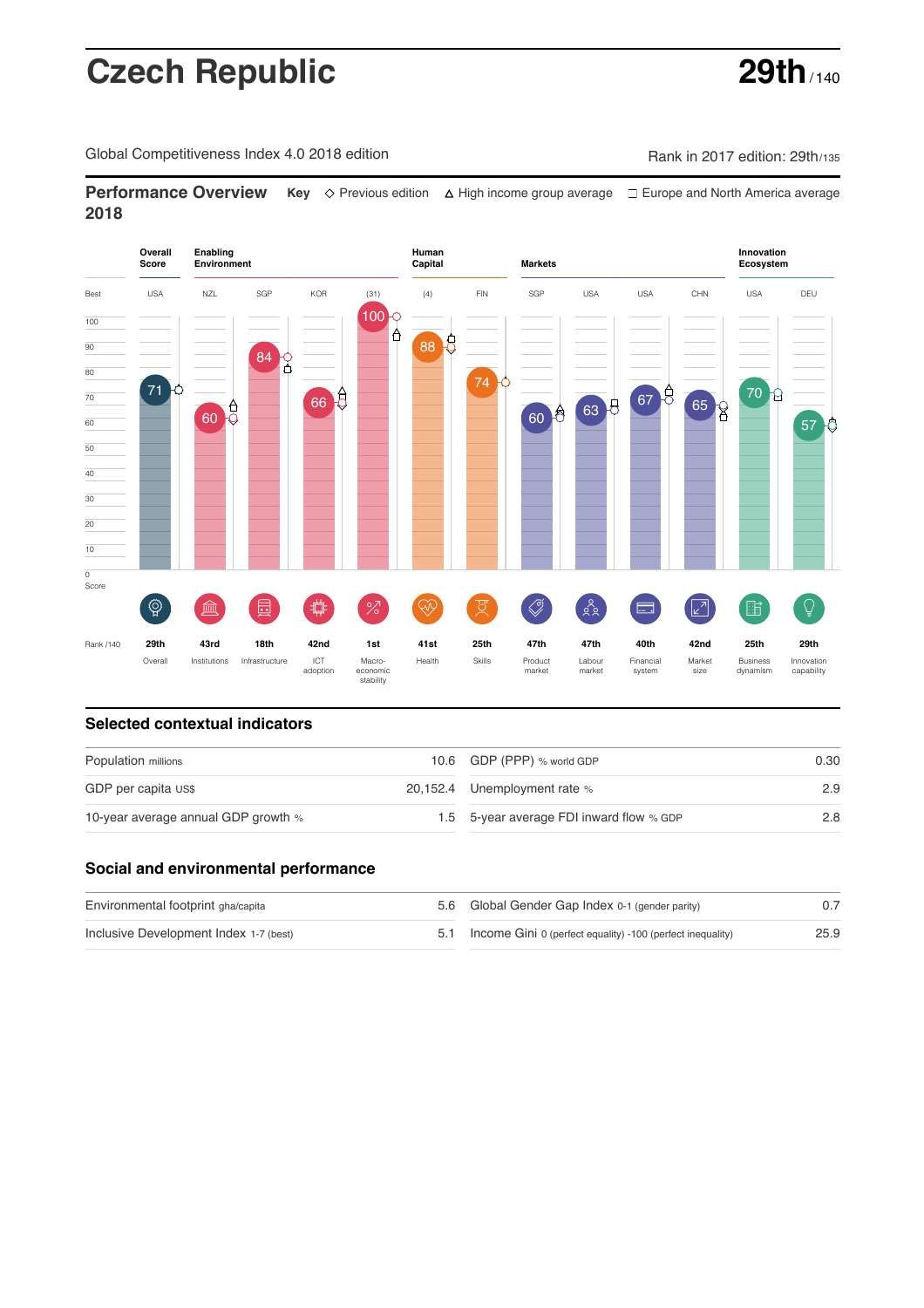# **Czech Republic 29th**/140

| <b>Index Component</b>                                                   | Value          | Score *           | Rank/140 | <b>Best Performer</b>       |
|--------------------------------------------------------------------------|----------------|-------------------|----------|-----------------------------|
|                                                                          |                |                   |          |                             |
| 寙<br>Pillar 1: Institutions 0-100 (best)                                 |                | 60.5 $\uparrow$   | 43       | <b>New Zealand</b>          |
| 1.01 Organized crime 1-7 (best)                                          | 5.9            | 81.5 $\sqrt{ }$   | 14       | Finland                     |
| 1.02 Homicide rate /100,000 pop.                                         | 0.6            | 99.6 ↑            | 14       | Multiple (9)                |
| 1.03 Terrorism incidence 0 (very high) -100 (no incidence)               | 99.8           | 99.8 个            | 72       | Multiple (24)               |
| 1.04 Reliability of police services 1-7 (best)                           | 4.9            | 64.9 ↑            | 48       | Finland                     |
| 1.05 Social capital 0-100 (high)                                         | 50.1           | 50.1 $\uparrow$   | 69       | Australia                   |
| 1.06 Budget transparency 0-100 (best)                                    | 50.0           | $50.0 =$          | 77       | Multiple (2)                |
| 1.07 Judicial independence 1-7 (best)                                    | 4.6            | 59.5 个            | 43       | Finland                     |
| 1.08 Efficiency of legal framework in challenging regulations 1-7 (best) | 2.9            | 31.5 $\uparrow$   | 96       | Finland                     |
| 1.09 Freedom of the press 0-100 (worst)                                  | 21.9           | 78.1 ↓            | 31       | Norway                      |
| 1.10 Burden of government regulation 1-7 (best)                          | 2.8            | 29.3 ↑            | 116      | Singapore                   |
| 1.11 Efficiency of legal framework in settling disputes 1-7 (best)       | 3.4            | 39.3 $\uparrow$   | 84       | Singapore                   |
| 1.12 E-Participation Index 0-1 (best)                                    | 0.62           | 61.8 $\uparrow$   | 88       | Multiple (3)                |
| 1.13 Future orientation of government 1-7 (best)                         | 3.2            | 36.8 ↑            | 101      | Singapore                   |
| 1.14 Incidence of corruption 0-100 (best)                                | 57.0           | 57.0 ↑            | 38       | New Zealand                 |
| 1.15 Property rights 1-7 (best)                                          | 4.7            | 61.5 $\uparrow$   | 49       | Finland                     |
| 1.16 Intellectual property protection 1-7 (best)                         | 4.9            | 65.7 $\sqrt{ }$   | 33       | Finland                     |
| 1.17 Quality of land administration 0-30 (best)                          | 25.0           | $83.3 =$          | 19       | Singapore                   |
| 1.18 Strength of auditing and reporting standards 1-7 (best)             | 5.3            | 72.2 ↓            | 34       | Finland                     |
| 1.19 Conflict of interest regulation 0-10 (best)                         | 5.7            | $57.0 =$          | 65       | Multiple (2)                |
| 1.20 Shareholder governance 0-10 (best)                                  | 6.0            | $60.0 =$          | 56       | Kazakhstan                  |
| 圓<br>Pillar 2: Infrastructure 0-100 (best)                               |                | 83.5 $\sqrt{ }$   | 18       | Singapore                   |
| 2.01 Road connectivity index 0-100 (best)                                | 86.3           | $86.3 =$          | 20       | <b>United States</b>        |
| 2.02 Quality of roads 1-7 (best)                                         | 3.9            | 49.1 $\sqrt{ }$   | 68       | Singapore                   |
| 2.03 Railroad density km of roads/square km                              | 120.0          | $100.0 =$         | 1        | Multiple (20)               |
| 2.04 Efficiency of train services 1-7 (best)                             | 4.7            | 62.1 $\sqrt{ }$   | 18       | Switzerland                 |
| 2.05 Airport connectivity score                                          | 68,191.9       | 56.5 个            | 54       | Multiple (8)                |
| 2.06 Efficiency of air transport services 1-7 (best)                     | 5.2            | 70.1 ↓            | 38       | Singapore                   |
| 2.07 Liner Shipping Connectivity Index 0-157.1 (best)                    | n/a            | n/a               | n/a      | Multiple (4)                |
| 2.08 Efficiency of seaport services 1-7 (best)                           | 3.5            | 42.1 ↑            | 90       | Singapore                   |
| 2.09 Electrification rate % pop.                                         | 100.0          | $100.0 =$         | 1        | Multiple (66)               |
| 2.10 Electric power transmission and distribution losses % output        | 5.7            | 98.2 $\sqrt{ }$   | 24       | Multiple (9)                |
| 2.11 Exposure to unsafe drinking water % pop.                            | 6.2            | $95.7 =$          | 35       | Multiple (23)               |
| 2.12 Reliability of water supply 1-7 (best)                              | 6.5            | 91.5 $\sqrt{ }$   | 19       | Switzerland                 |
| Pillar 3: ICT adoption 0-100 (best)                                      |                | 65.7 $\uparrow$   | 42       | Korea, Rep.                 |
| 3.01 Mobile-cellular telephone subscriptions /100 pop.                   | 119.0          | 99.2 ↑            | 72       | Multiple (68)               |
| 3.02 Mobile-broadband subscriptions /100 pop.                            | 81.9           | n/a               | 49       | <b>United Arab Emirates</b> |
| 3.03 Fixed-broadband Internet subscriptions /100 pop.                    | 28.8           | 57.6 ↓            | 29       | Switzerland                 |
| 3.04 Fibre Internet subscriptions /100 pop.                              | 4.9            | n/a               | 36       | Korea, Rep.                 |
| 3.05 Internet users % pop.                                               | 76.5           | 76.5 ↑            | 39       | Iceland                     |
| ℅<br>Pillar 4: Macroeconomic stability 0-100 (best)                      | $\overline{a}$ | $100.0 =$         | 1        | Multiple (31)               |
| 4.01 Inflation annual % change                                           | 1.6            | $100.0 =$         | 1        | Multiple (74)               |
| 4.02 Debt dynamics 0-100 (best)                                          | 100.0          | $100.0 =$         | 1        | Multiple (36)               |
|                                                                          |                |                   |          |                             |
| ₩<br>Pillar 5: Health 0-100 (best)                                       |                | 87.8 ↑            | 41       | Multiple (4)                |
| 5.01 Healthy life expectancy years                                       | 68.1           | 87.8 个            | 40       | Multiple (4)                |
| 文<br>Pillar 6: Skills 0-100 (best)                                       | $\overline{a}$ | $73.7 \downarrow$ | 25       | <b>Finland</b>              |
| 6.01 Mean years of schooling Years                                       | 12.8           | $85.6 =$          | 10       | Finland                     |
| 6.02 Extent of staff training 1-7 (best)                                 | 4.5            | 58.8 ↓            | 34       | Switzerland                 |
| 6.03 Quality of vocational training 1-7 (best)                           | 4.7            | 61.3 $\sqrt{ }$   | 31       | Switzerland                 |
| 6.04 Skillset of graduates 1-7 (best)                                    | 4.5            | 57.6 ↓            | 41       | Switzerland                 |
| 6.05 Digital skills among population 1-7 (best)                          | 5.0            | 66.9 ↓            | 27       | Sweden                      |
| 6.06 Ease of finding skilled employees 1-7 (best)                        | 3.3            | 38.6 $\sqrt{ }$   | 125      | <b>United States</b>        |
| 6.07 School life expectancy Years                                        | 16.9           | $93.6 =$          | 19       | Multiple (9)                |
| 6.08 Critical thinking in teaching 1-7 (best)                            | 3.4            | 40.0 ↑            | 66       | <b>United States</b>        |
| 6.09 Pupil-to-teacher ratio in primary education Ratio                   | 18.9           | $77.7 =$          | 74       | Multiple (6)                |